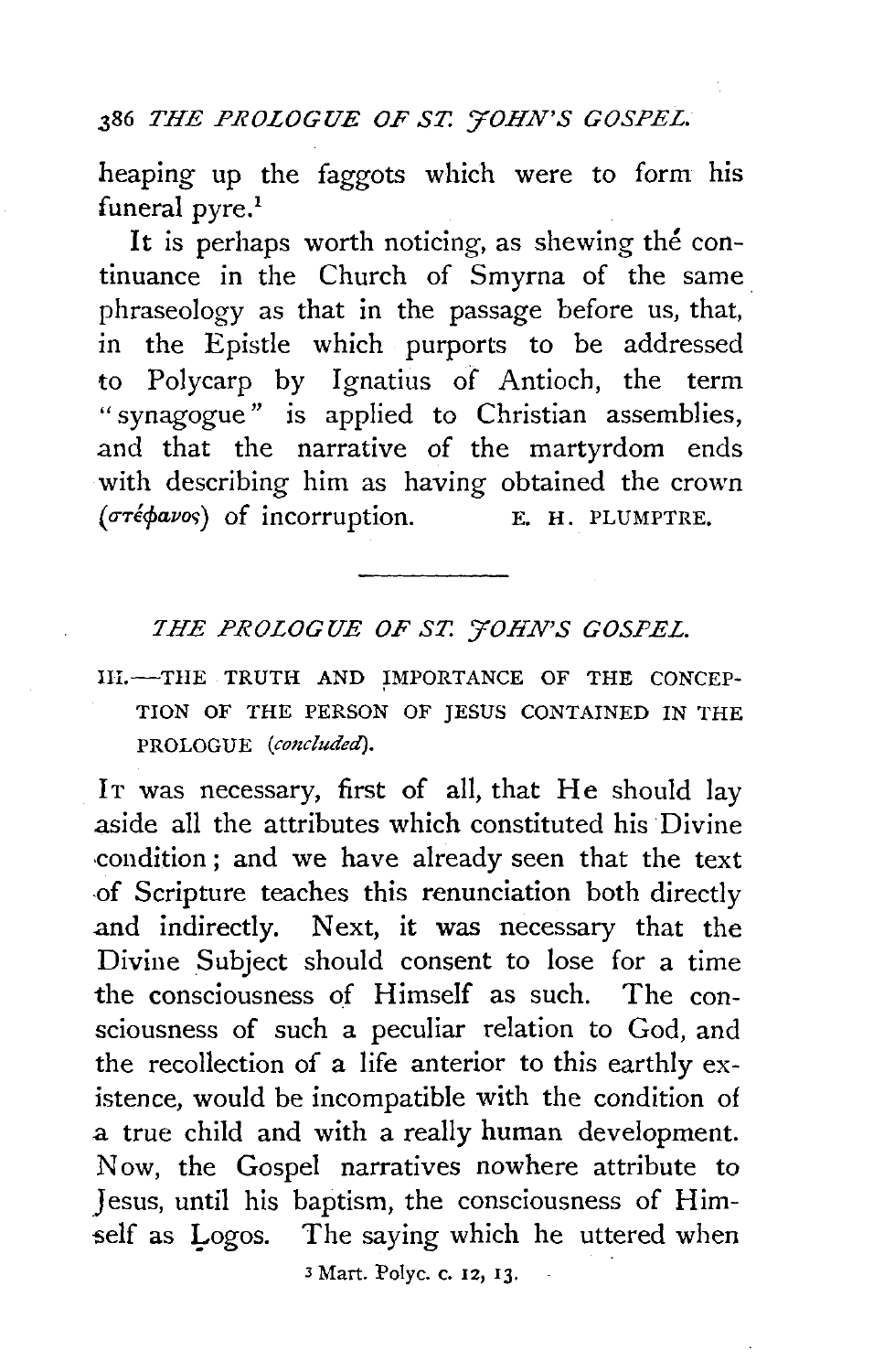He was twelve years old contains indeed the conviction of a close relationship to God and of a special vocation to labour in his service. But with a moral <sup>~</sup>fidelity like his, and imbued with a feeling of nearness , to God which nothing could alter, the Child could call God his Father in a purely religious sense, and without its following that He could from that moment call Himself his Son, still less *the* Son. Besides, for all we know, his mother may have disclosed to Him some of the miraculous circumstances of his birth. Who can measure the amount of confidence with which such a Child would inspire his mother? On the supposition that she had done so, the expression " $My$  *Father*" would be still more easily explained, apart from any necessity of supposing that the Child had attained the consciousness that He was the Logos. As to the conviction of his mission, it might be developed at that age, from the contrast continually presented .to his mind between his own holiness and the sin which He saw in every one about Him, not excepting Mary and Joseph. Being the only healthy person in the caravan of sick people with which he was travelling, his heart, filled with charity, must early have taught Him his vocation as a physician.

I

The Gospel history, however, does not mention a single word or fact which attributes to the child Jesus any consciousness of his Divine nature and previous existence. It is in the apocryphal Gospels that we must look for this unnatural and antihuman Jesus. According to Scripture, the Logos renounced both the state and consciousness of his Divine existence. These were the negative con-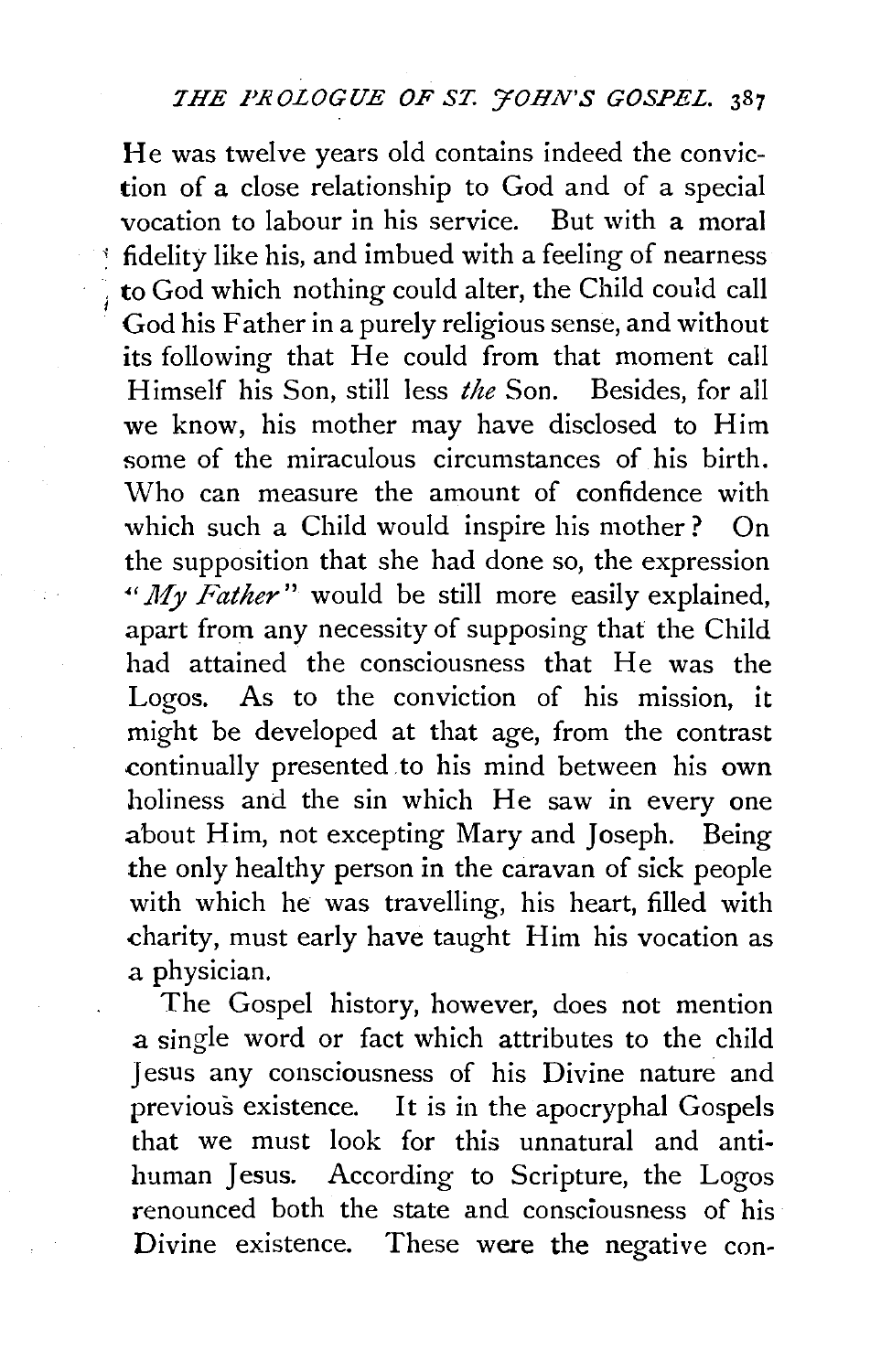# <sup>388</sup> *THE PROLOGUE OF ST. FOHN'S GOSPEL.*

ditions of the Incarnation. The following are its positive conditions, and it suffices to compare with them the known facts of the Gospel history to judge whether they have been fulfilled.

I. Man being a creature conscious of himself and endowed with moral responsibility, the Logos, in descending to the level of man, had to humble Himself to the condition of such a free and intelligent personality as we all possess. This personality, in the consciousness which it had of itself, did not feel itself the Logos, but that truly human being who, under the name of Jesus, was developing there before the eyes of all.

2. Man being created in the image of God, and the principal feature of this image being aspiration after God,-receptivity for the Divine, this was necessarily the prominent feature in the human development of the Logos. Aspiration after God, religious receptivity in its highest degree of energy, constituted the proper characteristic of his being.

3· In consequence of the preponderance in us all of the character of the individual over that of the race, our measure of receptivity for the Divine is limited. But if in the Logos made flesh there is realized a second time, and to a much higher degree than in the first Adam, the idea of the race as such, the religious capacity of all will for this very reason be found concentrated in Him alone. He will thus be able to receive from on high, not only what the best endowed man, but what the entire human race, may be able to receive of God. This religious receptivity, which forms the essence of human nature. He wiit possess perfectly and without measure.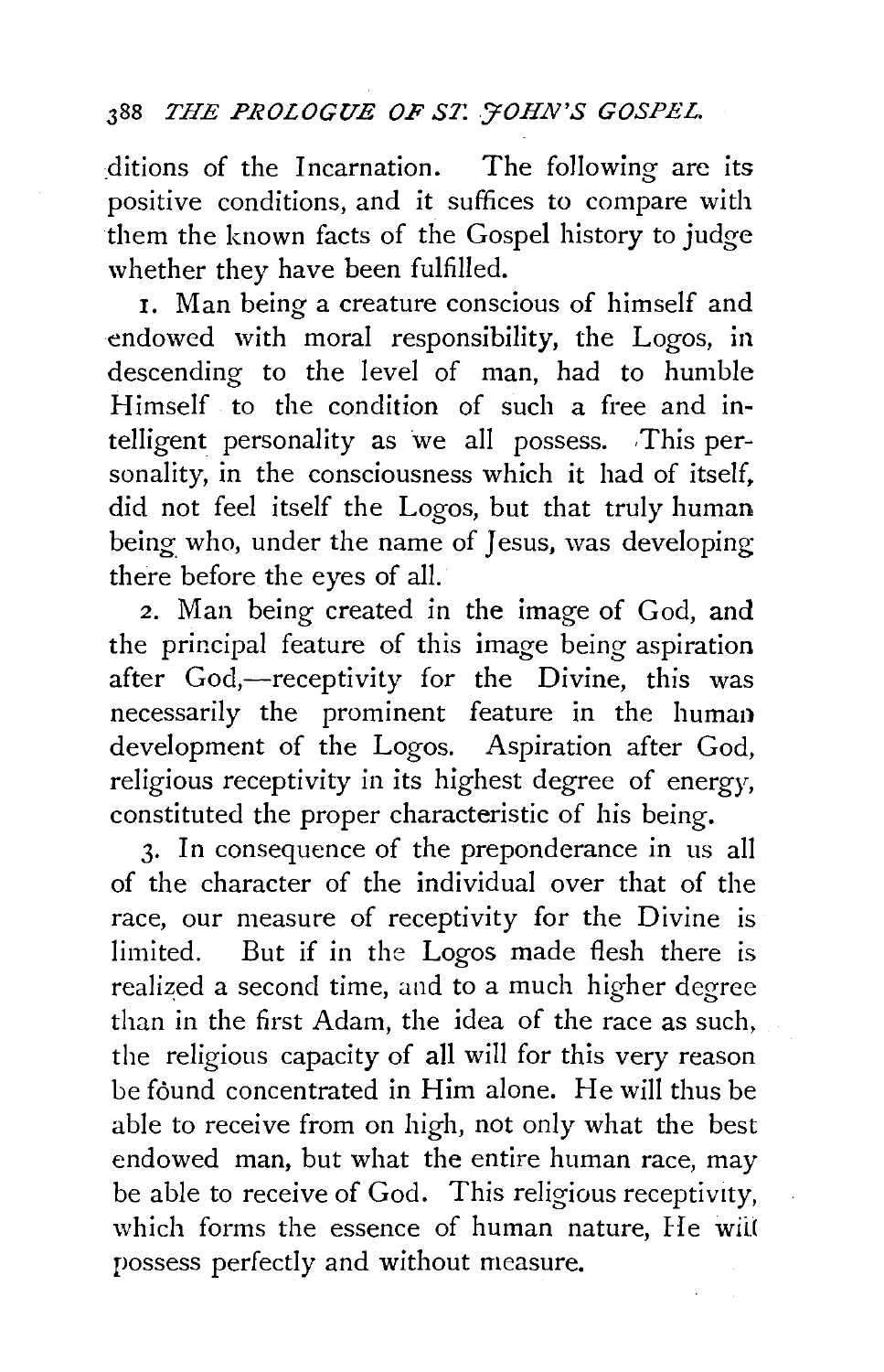#### *THE PROLOGUE OF ST. FOHN'S GOSPEL.* 389

4· As humanity appears to have been destined from the first to be elevated to the Divine condition, and as the true man, in the Divine idea, is the *God*man-Satan is well aware of this, and it is from this Divine predestination that he has derived, and will derive to the end, his most dangerous snaresthe dominant aim in the life of the Logos made flesh will be to realize, in Himself first of all, this elevation of humanity to the Divine condition, and, then, by reproducing his being in us, to make u& sharers in it also. The accomplishment of this task will be, as far as concerns Himself, and subsequent to the recognition of Himself as the Logos, *the· recovery of his own glory;* while in respect to us. it will be the realization of the eternal  $\ell$ *ift* which... the Father has made of us to Him.

5· Lastly, would it be to pass beyond the limits· assigned to the human understanding to ask whether this collective receptivity of humanity for the Divine, of which the Logos, having become man, is the perfect organ, is not substantially identical with the receptivity of the Logos Himself relatively to God?  $({}^{\phi}_{\eta\nu}$   $_{\pi\rho}$ ós  $_{\tau}$ òv  $\Theta$ εόν, v. 1.) We are the work of the Logos, and bear his image. What the Logos is relatively to God in a Divine form, is not man this in time and in a finite form-the free organ of God? Under such conditions, the entrance of a Divine subject into the human state, and its development therein, no longer presents anything contradictory. It only remains to describe the phases of its existence as well as the mode and stages of its restoration to the Divine state.

By such a birth humanity finds itself restored to VOL. H.  $27$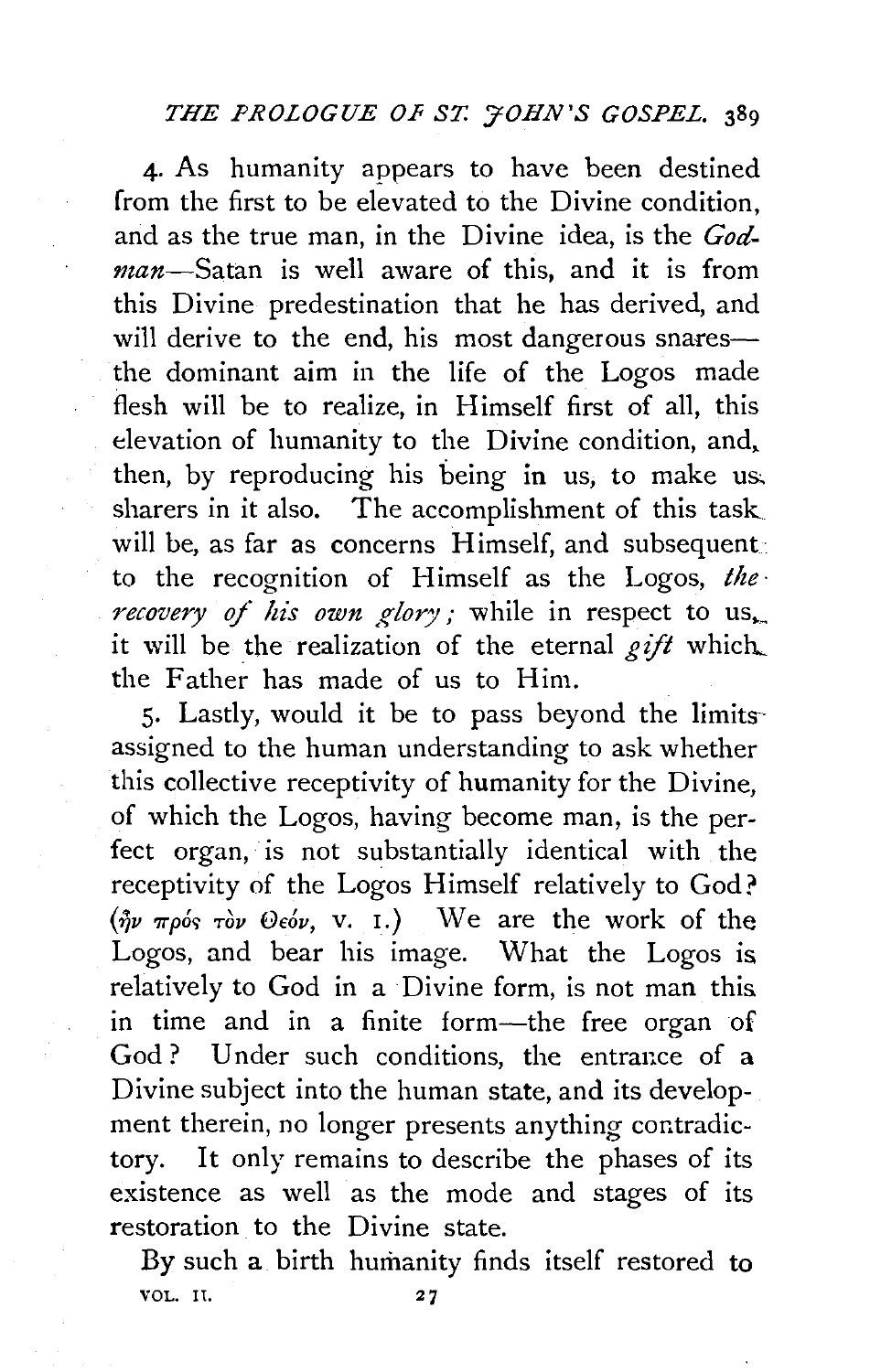its original starting-point; it is in a condition to begin afresh its normal development, which had been interrupted by sin. Up to the age of thirty Jesus accomplishes the moral and religious task of primitive humanity, the task namely of complete obedience and self-sacrifice inspired by a growing love for God and men. As yet He does not know Himself; perhaps, however, by the light of the Scriptures He begins to have a presentiment as to who He 1s. But the distinct consciousness of his supreme dignity as Logos would be incompatible with the reality of his human development and the accomplishment of the task assigned to this early period .of his life.

This task having been fulfilled, the conditions .change. A new development opens before Him, and the consciousness of his dignity as Logos, so far from being incompatible with this new phase, that of his ministry, becomes its indispensable basis. In order to testify concerning Himself He must know who He is. To reveal the Father, He must know God is the Father and feel Himself Son. If He is to manifest his glory, He must possess the secret of it.

The baptism is the critical event which separates this new phase from the preceding.<sup>1</sup> Meeting the aspirations and presentiments of the heart of Jesus, the Father says to Him, " *Thou art my Son,"* and thus witnesses to his spirit of those unique eternal

<sup>1</sup> Since the Gnostics falsified the meaning of the baptism by making it the epoch of the descent of the Divine £on into the man Jesus, M. de Ringement is the first who has ventured to give to this event all its value in the personal development of the Lord. (See " Christ et ses Temoins," t. i. pp. 229-296; particularly pp. 250-255.)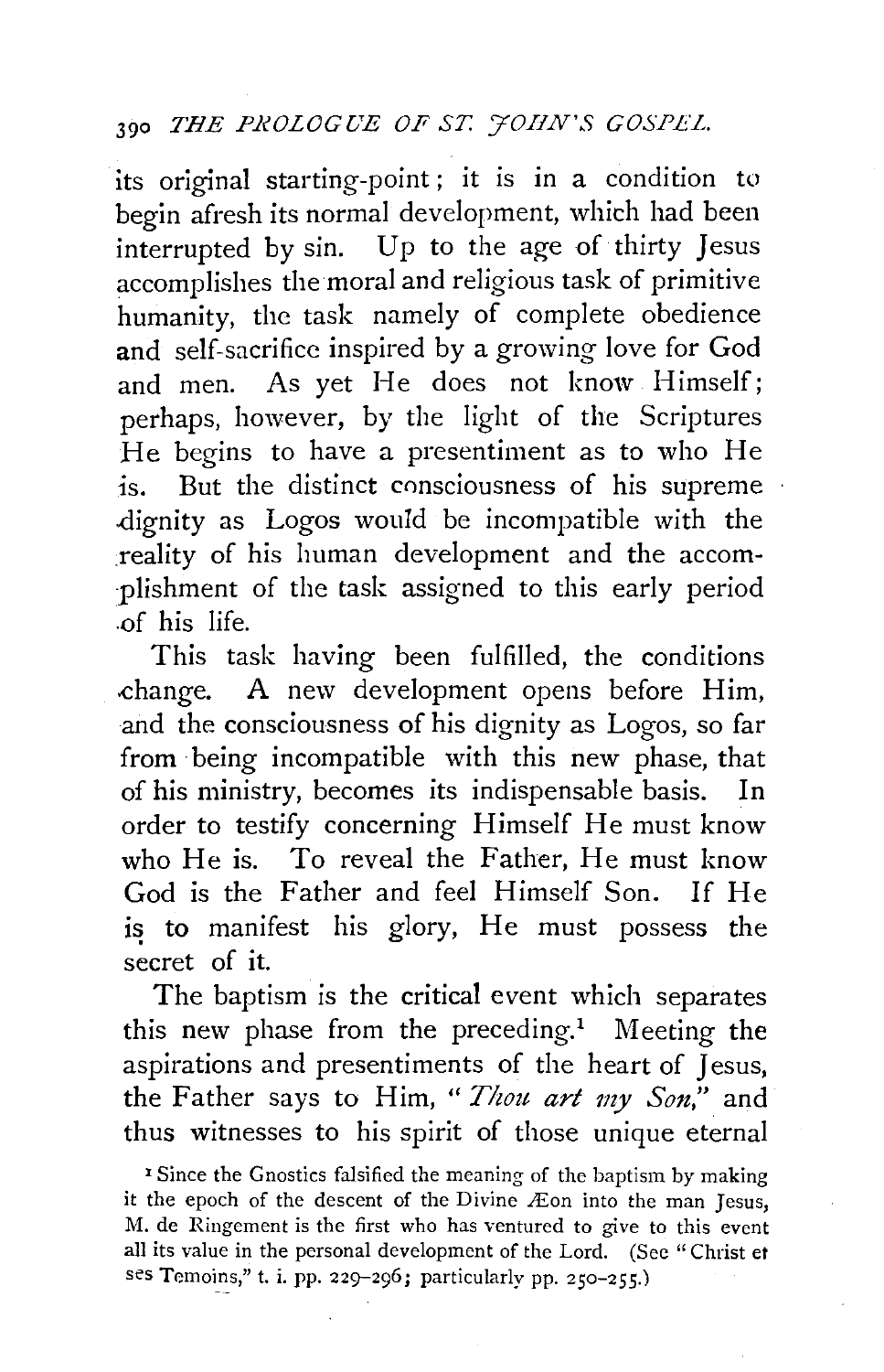ties which bound Him to Himself. From that moment Jesus knew Himself as the absolute object of the Divine delight. He could say what He could not have said before, "Before Abraham was, I am." He possessed this consciousness of Sonship as the ground-plan of all subsequent manifestations, the reward of his previous fidelity, the revelation of his eternal essence. At the same time *heaven was opened* to Him, that is to say, his eye fathomed the depths of the Divine plans, and he had a perfect knowledge of whatever was necessary for the accomplishment of his Messianic work. From that moment He could say, " We testify that which *we have seen."* Lastly, humanity was raised in Him to a supernatural or spiritual life which had never appeared before, because it had never found a worthy and efficient organ on the earth ; *the Holy Spirit· descended.* And, for the service of propagating this higher life, He felt Himself master of all things.

Whilst, however, the baptism restored to Jesus the consciousness of his Sonship, it did not restore Him to his Divine *condition,* his *form of God.* He had command, as the beloved Son, of all the treasures of wisdom and power that are hid in God, the assurance of his filial dignity giving Him access to them; but He possessed nothing as his own, therefore He could still say, *"Father, give*  me my glory."

It was by the ascension that his assumption of the Divine condition was accomplished, and his position raised to the level of the consciousness which He had of Himself from the time of his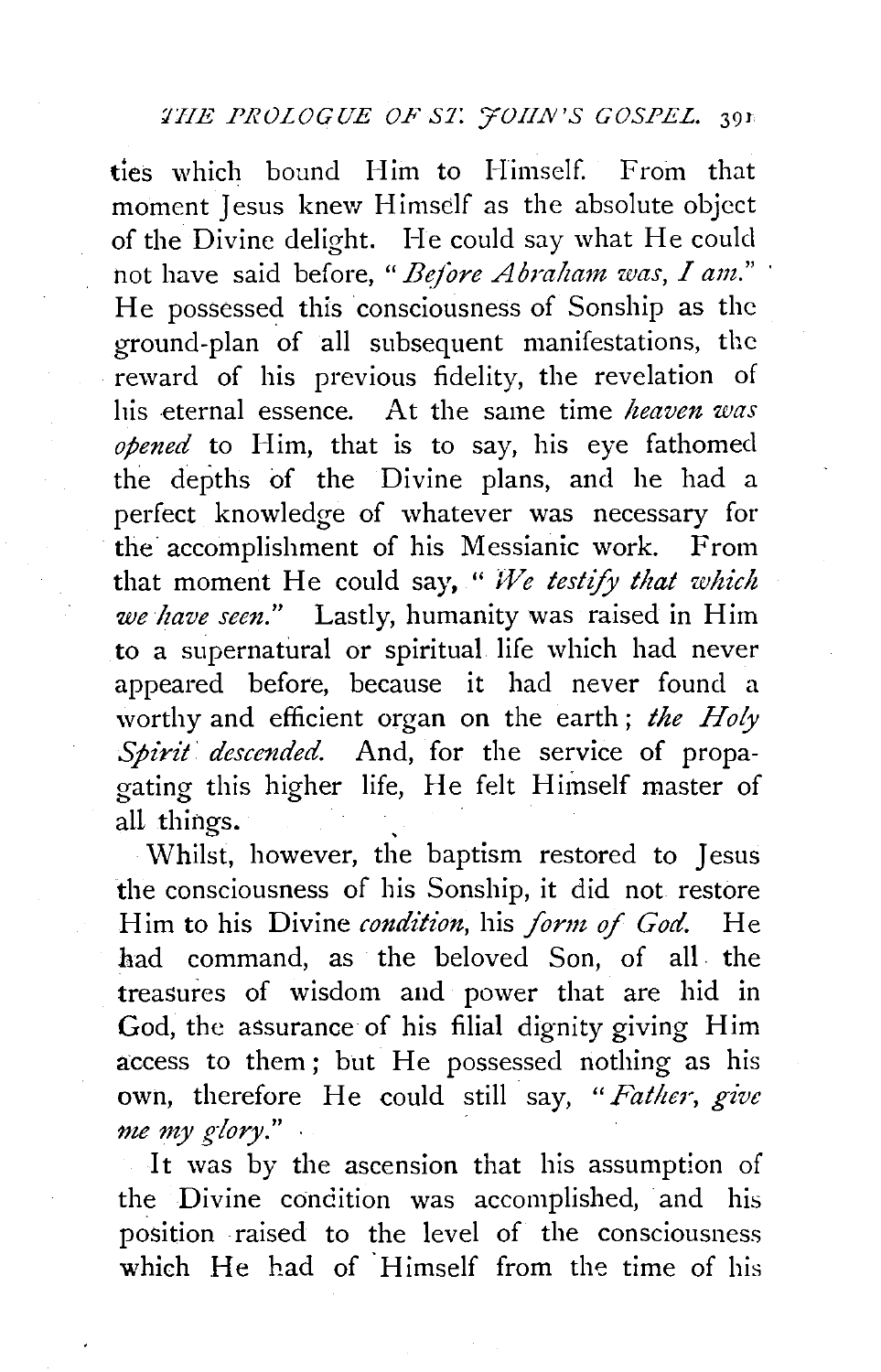baptism. From that moment He became possessed, and as Son of Man too, of all the Divine attributes. of the condition belonging to the Son of God, just as He possessed it previous to his incarnation; *in Him dwelleth all the fulness of the Godhead* BODILY (Col. ii. 9). And ten days after He had been received up into Divine glory He began, by Pentecost, that glorification of the Church which will be perfected by his Parousia.

Thus we behold God's plan concentrated in the person of Jesus. The first word of history, " *Ye*  shall be as gods," will also be the last. Created in the image of the Logos, the end of our development

the possession of his glory, We have only to place ourselves relatively to Him in that same state of receptivity in which He has kept Himself relatively to the Father (vi. 57), and his will will be accomplished. . " Where he is, there we shall be *with him"* (xvii. 24).

We cannot see in what way this conception of the Incarnation infringes on the true humanity of the Lord. Man is a vessel designed for the reception of God, but in successive measures and by a free advancement. He is a vessel which enlarges as it fills, and which must be filled as it enlarges. The Logos is also the vessel of Divinity, put eternally equal thereto and completely full. In accordance with this affinity and this difference between the Logos and man, this is what appears to us to be the formula of the Incarnation, as drawn from the whole Gospel of John: THE LOGOS REALIZED IN JESUS, IN THE FORM OF HUMAN EX-ISTENCE AND SUBJECT TO THE LAW OF DEVELOPMENT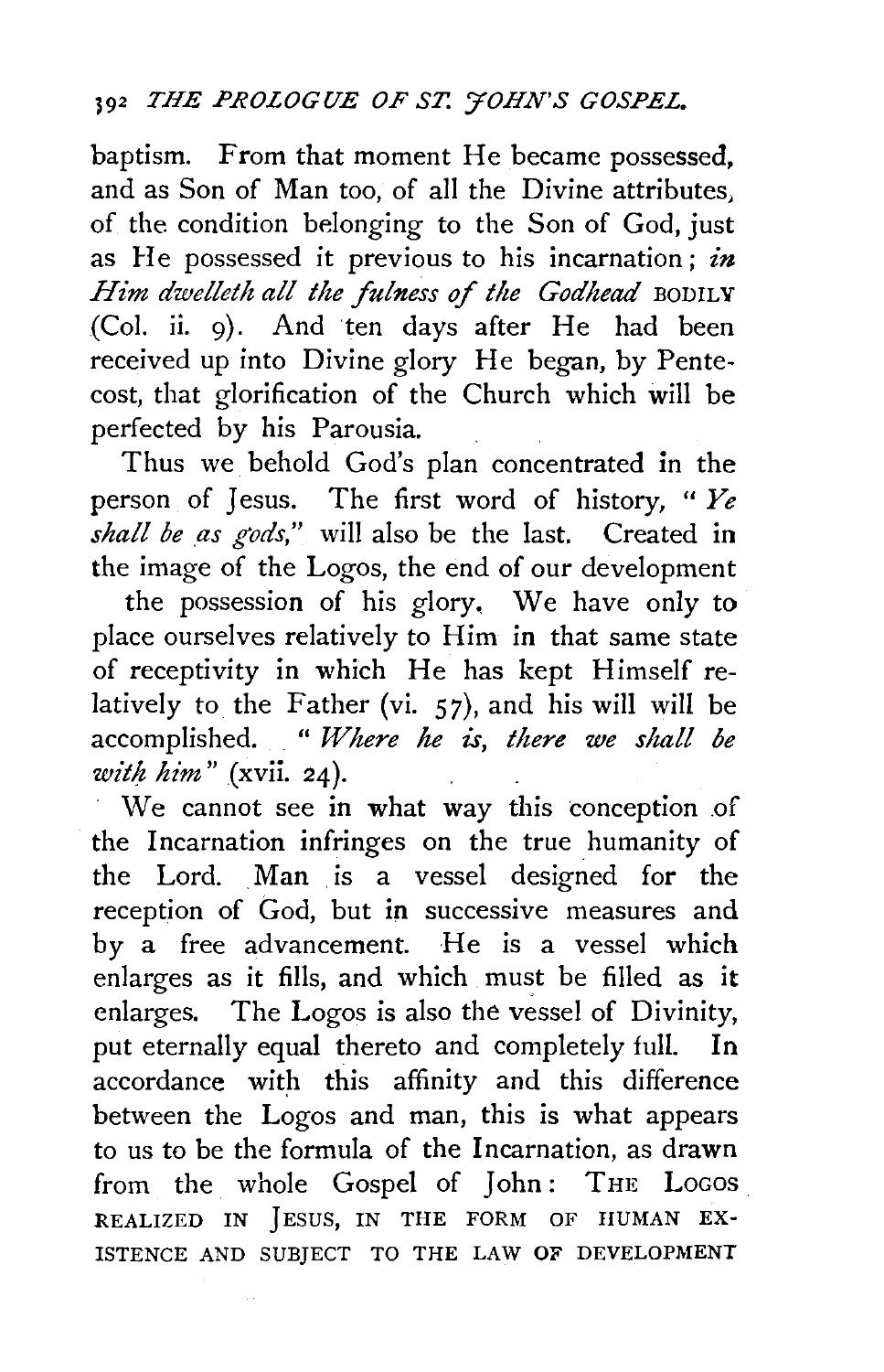AND PROGRESS, THAT RELATION OF DEPENDENCE AND FILIAL COMMUNION WHICH HE REALIZED IN HEAVEN lN THE IMMUTABLE FORM OF THE DIVINE LIFE.

We have dealt with the question of the relations of the Logos to humanity. \Ve have yet to glance at the relation of the Logos to God Himself.

What was the form of existence of the Logos before his Incarnation, and how is the nature of such a being to be conceived of? St. Paul calls Him the *image* of the invisible God, and St. John designates Him the *Word.* These two expressions contain primarily the idea of an internal revelation taking place within the depths of the Divine essence. God affirms; with an eternal affirmation, all that He thinks, wills, loves ; this is possible, because He is eternally conscious of Himself. This affirmation is at once his absolute word and his perfect image. And this word is not a *verbum volans*; it is a living personal being, who-if we may apply to God an expression which is only appropriate to man-might be called *his realized ideal.* Let us imagine what the masterpiece of an artist, in which he had embodied the full wealth of his genius, would he to him were it to become alive, conscious of itself, and capable of entering into personal relations with its author; such in God, and for God, is the Word. This Word cannot but be Divine : for the highest affirmation of God cannot be other than God Himself, God being unable to think, will, or love anything higher than God. Such, we conceive, is the true meaning of the term Word. Before • signifying *God revealed,* this word signifies *God affirmed.* The Word is in God the *Word spoken*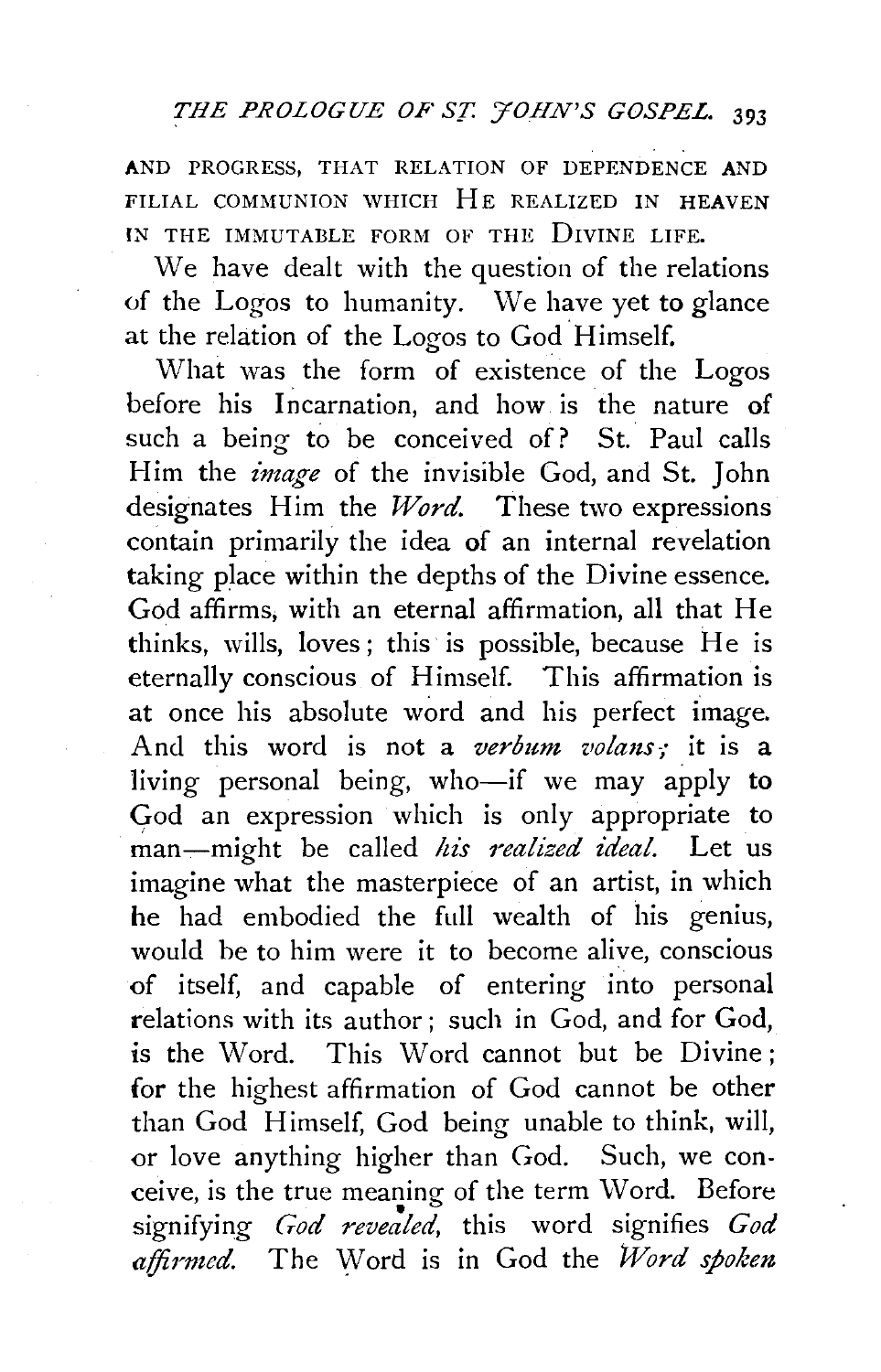### 394 *THE PROLOGUE OF ST. 'JOHN'S GOSPEL.*

before being the *l/Vord speaking.* This is why the Prologue describes the Word first of all as turned towards God, and only afterwards in his relations with the world. The first direction constitutes his essence.: the second is an act of grace in Him. The term Son belongs entirely to the sphere of his relation with God, and only concerns us because the gift of the Son demonstrates the boundless nature of the Divine· love for mankind. The term Word is more general. It embraces the eternal relation of this Being with God as well as his relation with the world in time. And this undoubtedly is the reason why from the very first John made use in the Prologue of the name Word, and introduced the title Son only subsidiarily and in place of it.

This God affirmed is unique as well as the  $Go1$ affirming. He is the *only (unique) Son*. The Word is the absolute *enunciation (énoncé*) of God, his sole *utterance (dire),* his unique primordial edict in which are contained all his particular edicts. Every subsequent word which shall be realized in time is contained in this unique Word, and will never subsist but in Him:  $\epsilon v$  alr $\hat{\omega}$  ovv $\epsilon$ ornke rà  $\pi \hat{a} v \tau a$  says St. Paul (Col. i.  $17$ ). In giving eternal utterance to this Word, that is to say, in begetting this Being, God speaks all his Being, and this \Vord in his turn will speak all other beings. They will all be his free affirmation, as He is God's. The Word manifests in time, by means of creation, all the Divine riches which in the eternal order God included in Him. *Creation is a poem by the Word to the glory* of the Father. This notion of the Word as the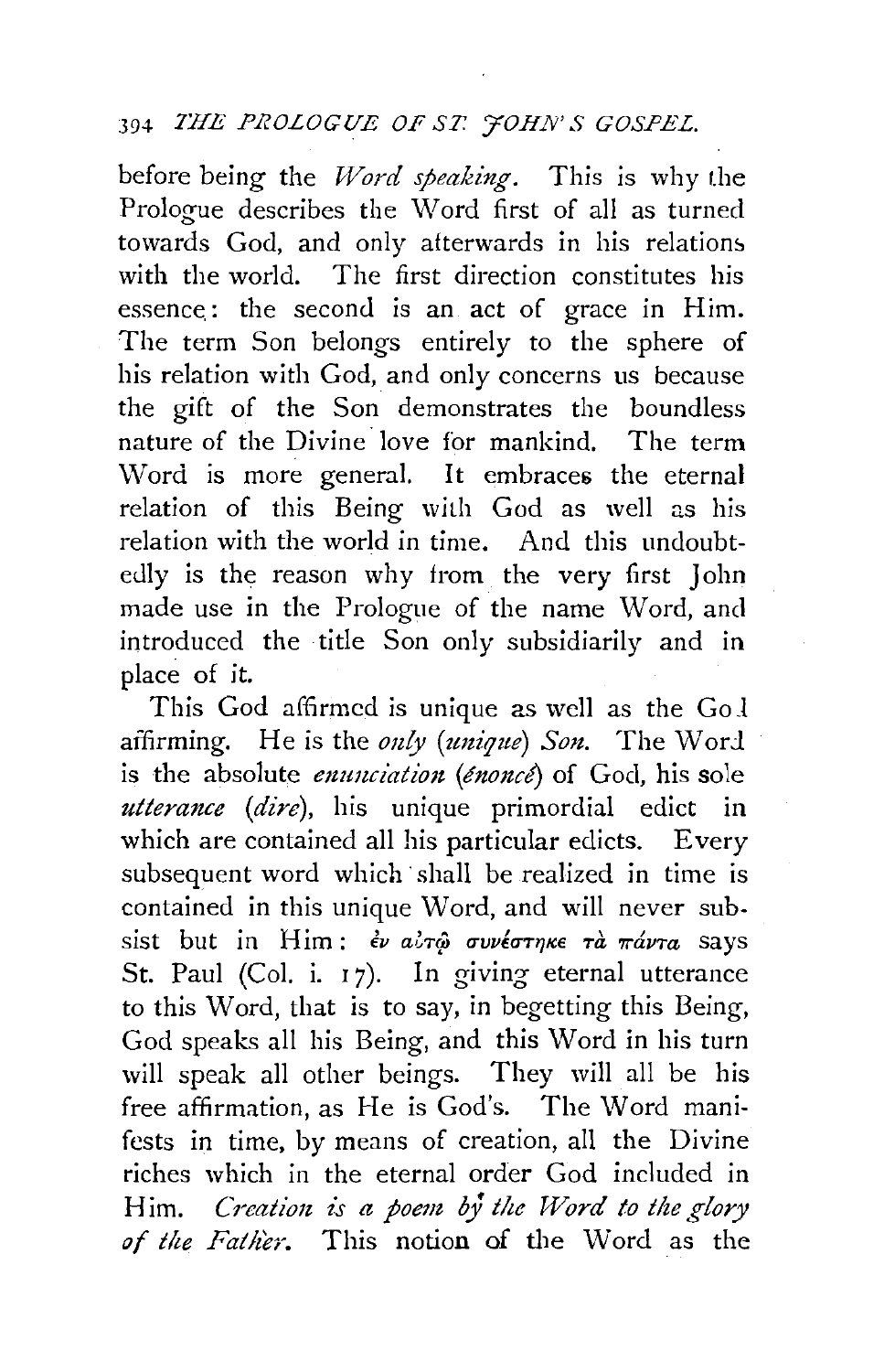creative principle is, as  $Lange<sup>1</sup>$  has admirably shewn. of the greatest importance for the conception of the universe. Blind and eternal matter, fatal necessity, find no place in a view at the basis of which is placed the Word. The creative Word is the pledge of the ideal and luminous essence of the world made visible in its inward substance, and in all the: relations of the beings composing it.<sup>2</sup>

From the supreme dignity of Christ results the capital importance of his appearing upon the stage of the world. If He is the Word made flesh, He is also the manifestation and absolute communication of God, eternity come down into time, man's highest blessings, Divine grace and truth put within the reach of his faith. After such a gift from the Father, there is nothing better to expect. For mankind there remains only one alternative: to take it and live, or to reject it and perish.

If, on the contrary, this supreme dignity of Jesus be denied, his appearing has only a relative value, and Christianity is only "one of the days of human-

<sup>1</sup> "Leben Jesus," t. iv. pp. 553-556.

2 We do not think that we have to concern ourselves here with the questions as to the internal relations of the Divine Being which are suggested by the view we have just given of the dogma of the Incarnation. Since in our judgment the Divine existence of the Son belongs to the sphere of love *(the bosom of the Father),* and not of metaphysical necessity, as in Philo, we think that when the \Vord descends into the world and becomes one of the beings of this universe, the Father can enter into direct relations with the world, and exercise in it Himself the functions of creator and preserver, which He ordinarily exercises through the mediation of the Word. We do not forget that, if the Word has life in Himself and communicates it to the world, it is because the Father has *given* it Him and that thus all proceeds from the Father (John v. 26). We have kept in this exposition within the limits of positive revelation, and have only sought to shew the admirable harmony of the facts contained in it.